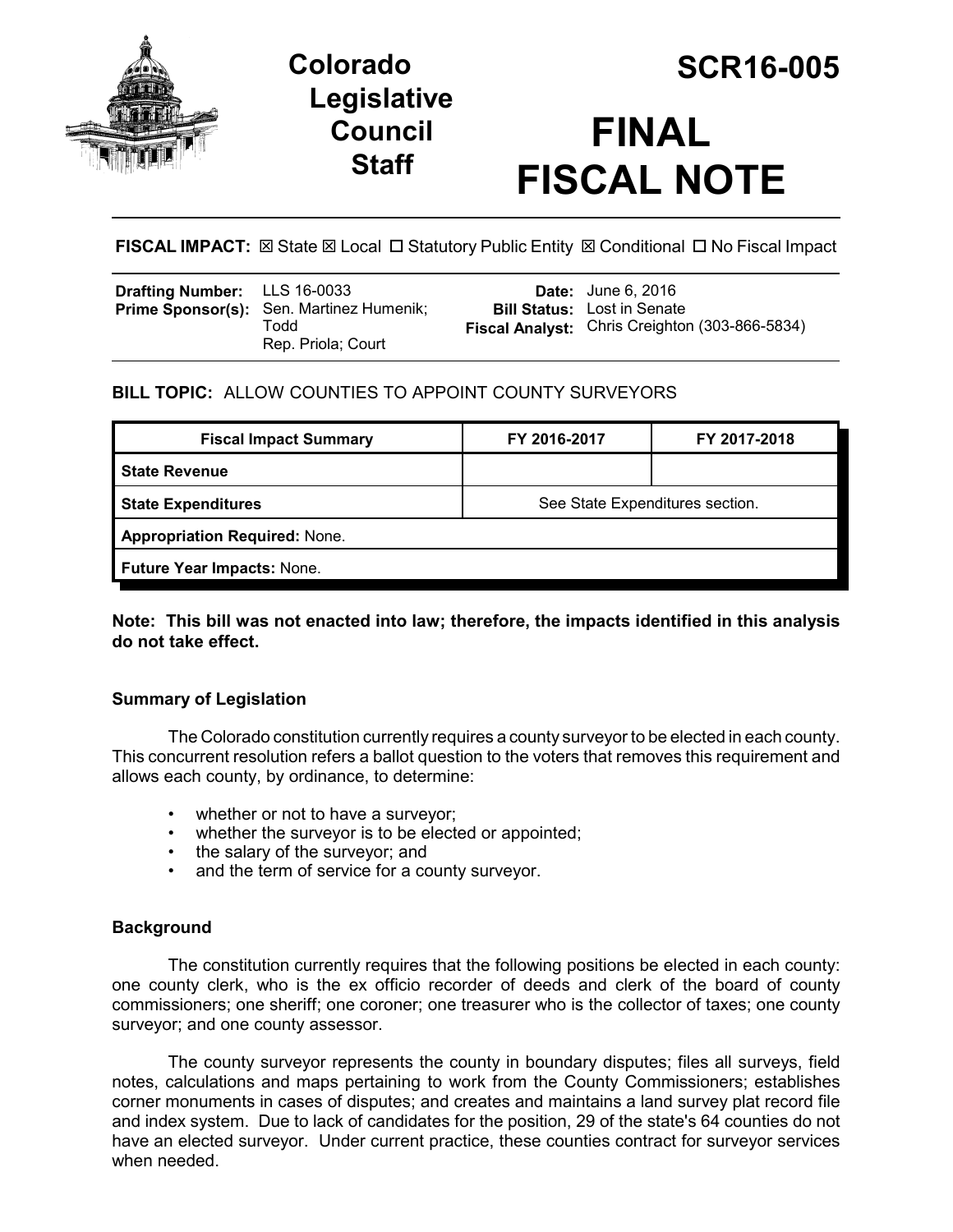June 6, 2016

Salaries for county surveyors are set in statute. Salaries currently range from \$1,000 per year for surveyors in the smallest counties, up to \$5,500 per year for surveyors in the largest counties.

#### **State Expenditures**

While this bill does not directly increase state costs, the referral of ballot measures results in costs as described below.

*Election expenditure impact (existing appropriations).* The bill includes a referred measure that will appear before voters at the November 2016 general election. Although no additional appropriation is required in this bill to cover election costs associated with this ballot measure, certain election costs to the state are appropriated as part of the regular budget process. First, state law requires that the state reimburse counties for costs incurred conducting a ballot measure election, paid from the Department of State Cash Fund. Second, the text and title of the measure must be published in one legal newspaper per county and an analysis of the measure must be included in the Ballot Information Booklet (Blue Book) mailed to all registered voter households prior to the election paid from the Ballot Analysis Revolving Fund. As of this writing, there will be at least one citizen-initiated measure on the ballot at the 2016 election, which will trigger the ballot costs shown in Table 1 below for a single ballot measure. Costs in 2016 will increase by approximately \$100,000 per measure beyond this base amount for each additional referred or initiated measure placed on the ballot.

| Table 1. Projected Costs of a Single Statewide Ballot Measure Election in 2016 |             |  |  |
|--------------------------------------------------------------------------------|-------------|--|--|
| <b>Cost Component</b>                                                          | Amount      |  |  |
| County Reimbursement for Statewide Ballot Measures                             | \$2,400,000 |  |  |
| Ballot Information Booklet (Blue Book) & Newspaper Publication                 | 670,000     |  |  |
| <b>TOTAL</b>                                                                   | \$3,070,000 |  |  |

#### **Local Government Impact**

Conditional upon approval by the voters, this concurrent resolution impacts counties in several ways. First, by eliminating the constitutional requirement that each county elect a surveyor, counties may choose not to elect a surveyor which will reduce local elections expenditures. Second, counties may choose to pay the surveyor an amount that differs from current state law, which could result in an increase or a decrease in county expenditures. Lastly, workload and costs increase for counties to pass ordinances stipulating the selection, salary, and term of the surveyor.

#### **Effective Date**

The bill was lost on third reading in the Senate on May 4, 2016.